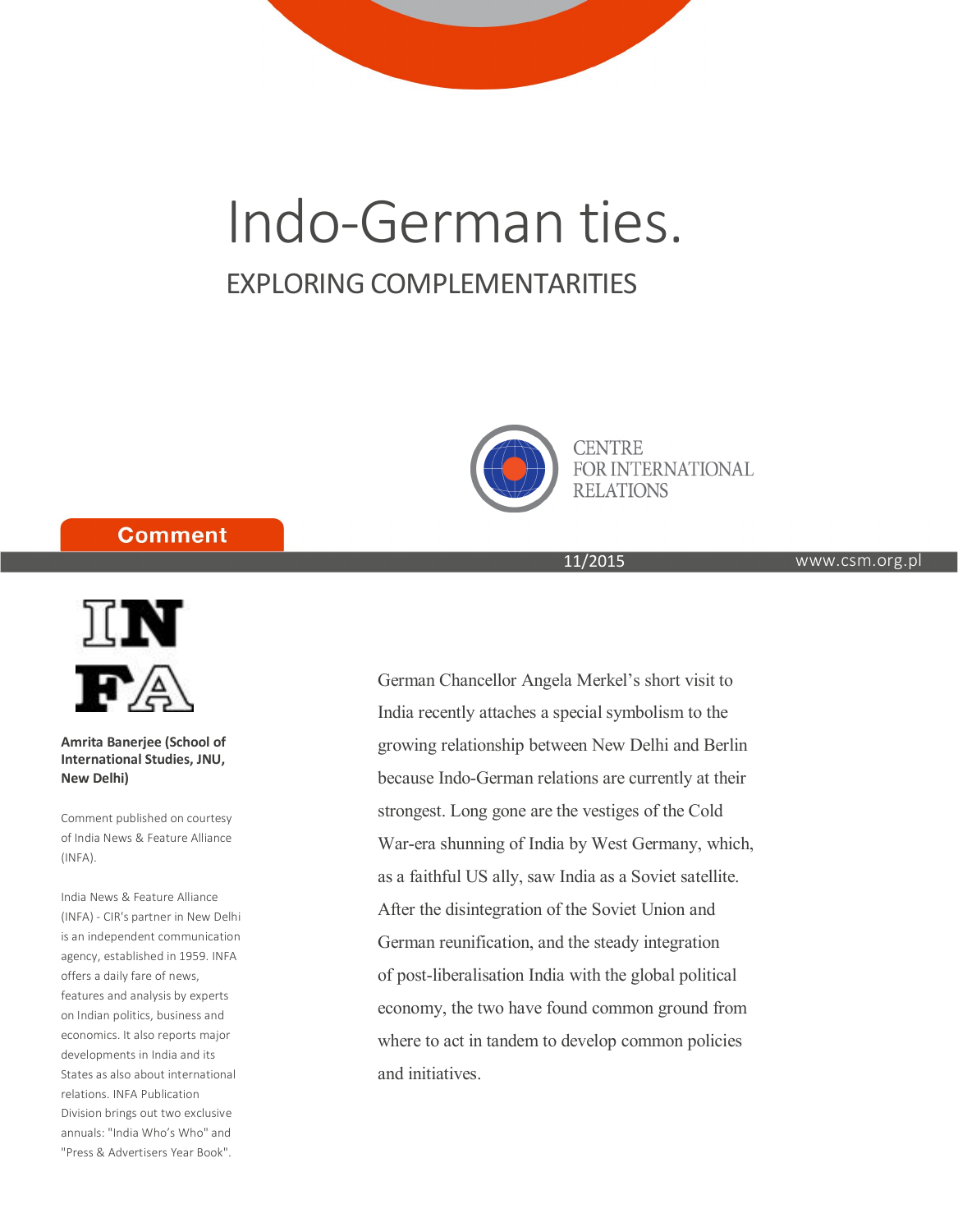#### **Comment**

### **INDO-GERMAN TIES.** EXPLORING COMPLEMENTARITIES

**| Amrita Banerjee (School of International Studies, JNU, New Delhi)**

**2**

The "strategic partnership" of India and Germany, started in 2001, has found an institutional basis in the mechanism of intergovernmental consultations (IGCs), which allow for a comprehensive review of cooperation and act as a platform to identify fresh areas of engagement. The high level visits in the recent year have focussed on bilateral and global issues of interest to both countries, on skill development, agriculture, water, coal among others, in addition to the conventional areas of trade, security and international relations.

Both India and Germany aspire to become permanent members of the United Nations Security Council (in an event of its expansion) and their cooperation and warmth was manifested this year too in the UN General Assembly meet that concluded in September. A blossoming strategic relationship and cooperation in world forums including the United Nations provided a decent background to cement this relationship further with the German Chancellor's visit to India.

This visit of the Chancellor became all the more important because Merkel comes to Delhi at a time when her status back home is at its peak because of her leadership role in the Greek debt crisis, addressing the pressing refugee situation in Europe, building bridges in international conflicts by going on a short visit to Russia to pay her respects to the Russian soldiers who died in the World War II (when the U.S. and all the Western countries boycotted the event in wake of Ukraine Crisis) and also being the key interlocutor on the talks between Iran and the P5 EU. Amidst these serious issues, her visit to India shows how much importance Berlin attaches to New Delhi.

Visiting the country after four years, Merkel's visit now becomes the basis of a new partnership between the two. Calling Germany a "natural partner", Prime Minister Narendra Modi accompanied his German counterpart to travel outside to Bengaluru, to showcase India "beyond Delhi", reciprocating to Merkel's gesture as she hosted him at the Hannover Messe in April this year. Eighteen pacts were inked between the two leaders in the recent visit, the important takeaways being, skill development, science and technology, education, aviation and harnessing solar energy. There were deals made for fast track clearances for German investments in India and discussions to simplify visa procedures, especially for businessmen, entrepreneurs, investors, professionals and students.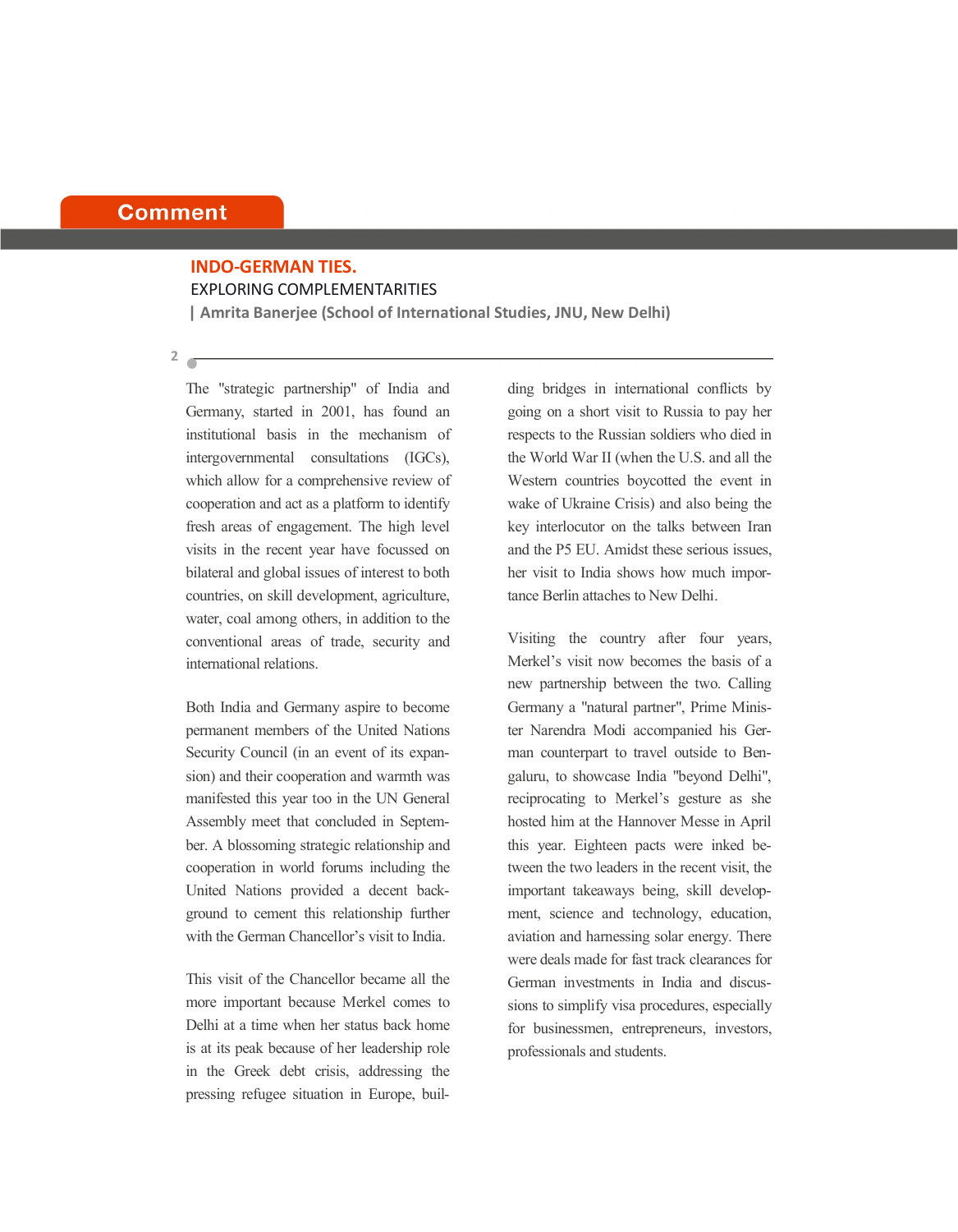#### **Comment**

#### **INDO-GERMAN TIES.** EXPLORING COMPLEMENTARITIES

**| Amrita Banerjee (School of International Studies, JNU, New Delhi)**

**3**

Germany is India's largest trading partner in Europe, and has consistently been among India's top 10 global trade partners. However, there are two strategic issues that are critical to keep up the momentum in Indo-German economic ties. The first concerns the asymmetry in the relative positions of the two leaders. Merkel comes to Delhi at a time when her status back home is at its peak whereas Modi cuts an increasingly solitary figure in South Asia and is beleaguered at home with consistent parliamentary obstructionism by the Opposition.

Second, there are structural problems of the disconnect between the front office, headed by Modi, and the back office, where the absence of capable people ready to take some risk to implement the Modi agenda has now become abundantly clear. Red tape, slow pace of deregulation and an unpredictable tax regime have emerged as the main concerns of potential investors from Germany which the Modi government has to seriously look into.

Having said this, however, it is important to state that India-Germany relations are on an upswing and Berlin, for India, has emerged as an important partner in trade, a provider of technology and means to clean energy, and as a partner on the UN stage. In this regard, this relationship is to be preserved with a much needed "dose of reality".

One important area to be looked into is the fate of the India-EU free trade agreement (FTA) that was called off to protest against GVK Pharma. This FTA would have allowed enhanced market access for German industries, from automobiles to wine, and given Indian software engineers enhanced rights to work in that country. Even though Merkel's visit has raised hope that would help accelerate progress on the India-EU FTA, it is now known that the EU is turning its energies to the under-negotiation Transatlantic Trade and Investment Partnership, relegating the long-stalled India-FTA down its list of priorities. Modi has asked Merkel to use her influence in the grouping to remove impediments so that talks could resume.

Second, reality check is in the field of international relations. Behind the polite speeches, Merkel's visit provided India's leaders a brutal education in the limits of dramaturgical diplomacy. Her historic decision to allow a large number of refugees into Germany from West Asia when all other European countries refused to accept them talks ounce about the humane side of Merkel as a leader and has gone on to Ger-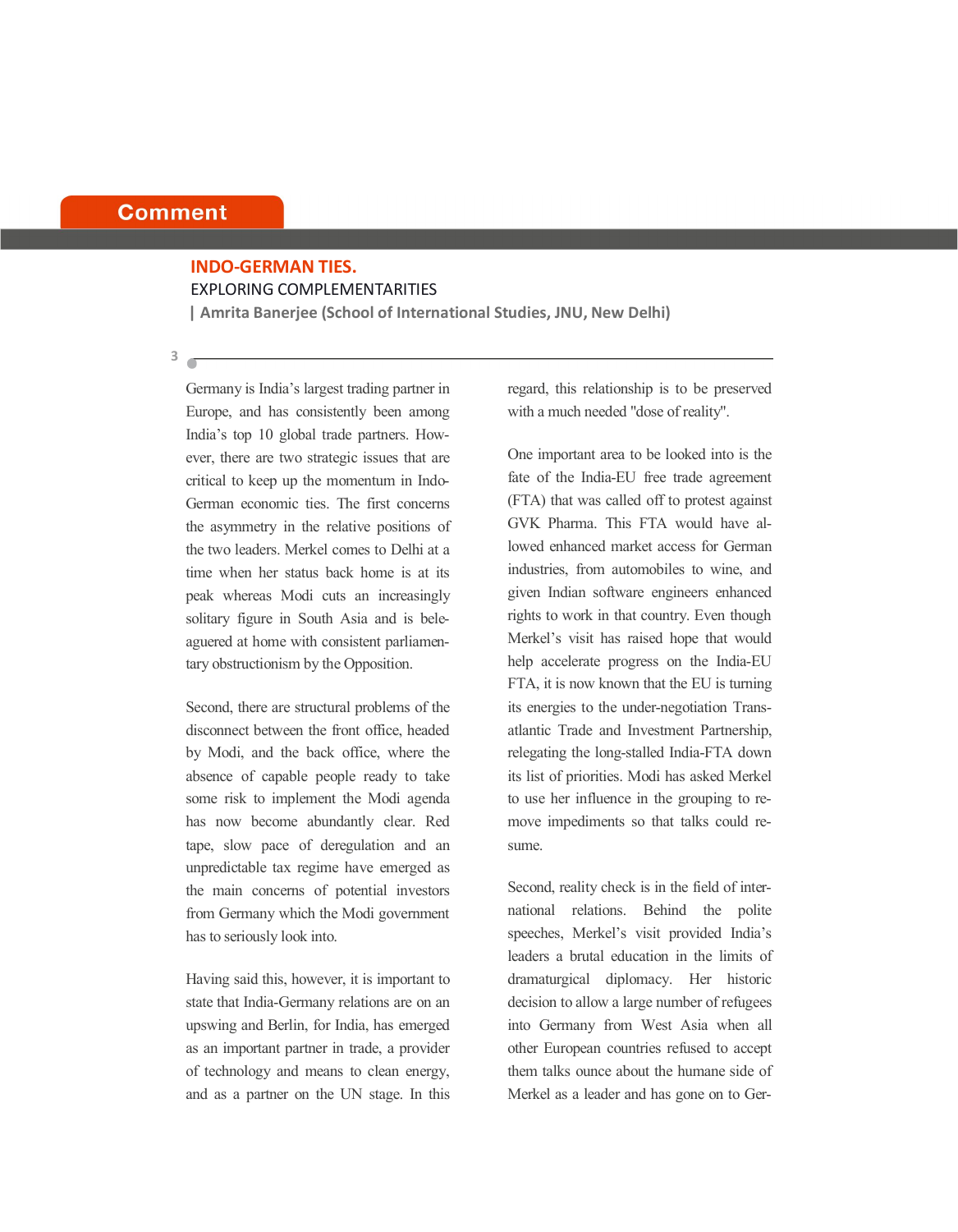#### **Comment**

### **INDO-GERMAN TIES.** EXPLORING COMPLEMENTARITIES

**| Amrita Banerjee (School of International Studies, JNU, New Delhi)**

many huge admiration and respect in the international sphere.

India, on the other hand, has less than luminous record in regional leadership as the region is mired with problems - starting from violence over Constitution and allegations of blockade from Nepal, deadlocked dialogue and spat between India-Pakistan in UN, resurgence of Taliban in Afghanistan and growing crisis in Maldives. As both India and Germany aspire to have UNSC permanent member seat, it is high time New Delhi learns from Germany not only to set its house but also the region in order by playing a leadership role. Only then, together, they can realise a shared agenda of creating a multi-polar global power system.

Both Germany and India are important powers in Europe and Asia respectively and their collaboration can ensure a more just, balanced and a multipolar world which would avert the possibility for the rise of any hegemonic power in their respective regions as well as in the world. Germany has surplus capital, modern technology and a demographic deficit and India has a deficit of finance and technology but surplus human capital. Being natural allies, they can explore the complementarities in their relationship and make each other stronger. It is rather ironic that in spite of being big powers in their respective regions, they are yet to be taken seriously by the whole. This is manifest in the dilly-dallying attitude of the UN to give both the countries permanent seats in the Security Council. It is here that their relationship becomes exceedingly important because cooperation in this field could earn rich dividends for both countries.

History has witnessed the rise of two very dynamic leaders with untiring personalities in both the countries and from here things are bound to pick up pace. In this regard, the multiple agreements on economic cooperation unveiled by the two leaders suggest that a new commercial momentum is at hand. The challenge is really at the political level, where India's imagination of a changing Europe's strategic possibilities has been insufficient and its capacity to seize the emerging opportunities, inadequate.

#### **Amrita Banerjee (School of International Studies, JNU, New Delhi)**

*Copyright: India News and Feature Alliance (INFA)*

**4**